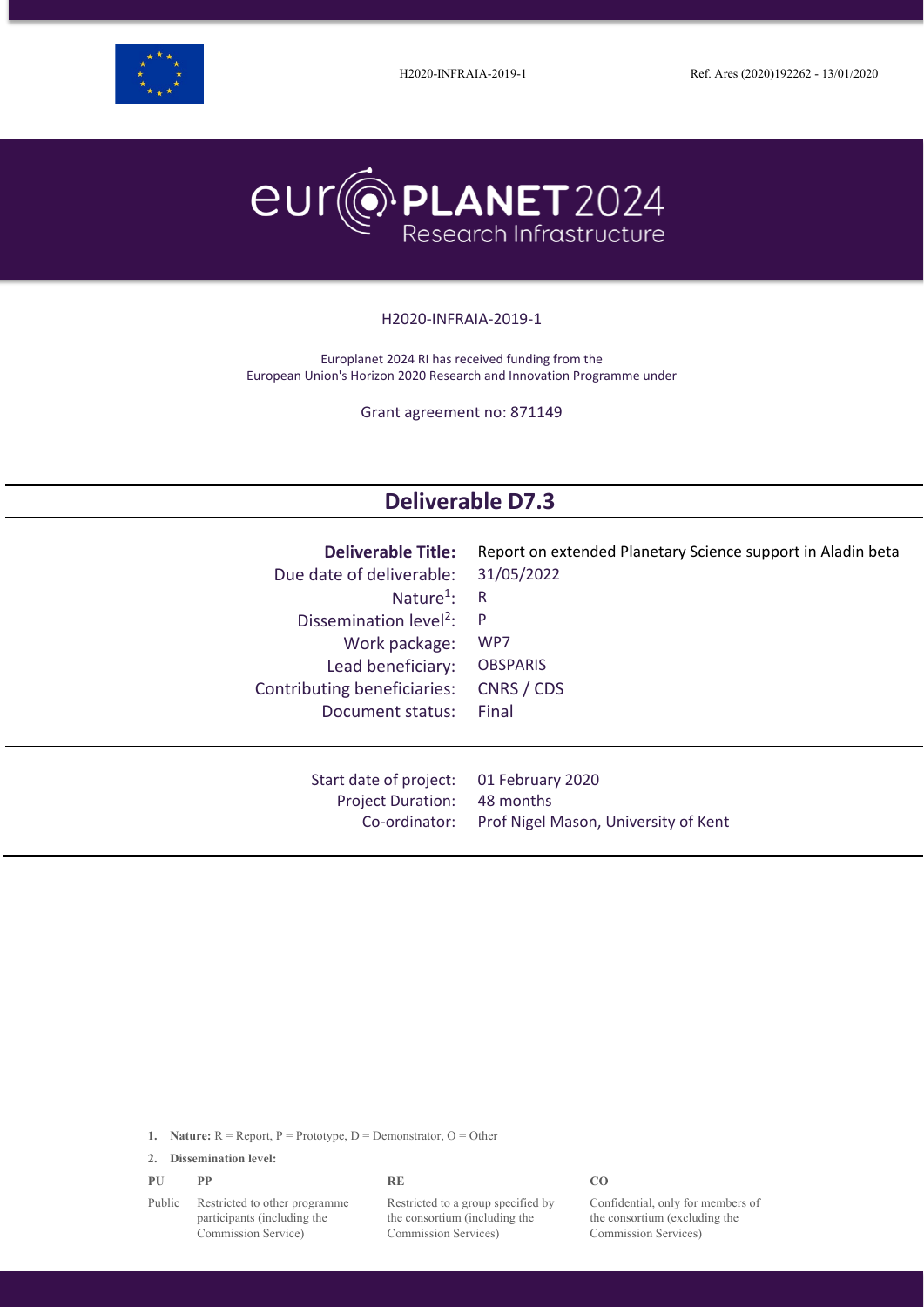

## **Executive Summary / Abstract:**

This deliverable concerns the adaptation of the VO Aladin Desktop tool for planetary science data.

## **TABLE OF CONTENTS**

## **1 Introduction & Overview of Progress**

Aladin Desktop is a tool developed by Centre de Données astronomiques de Strasbourg (CDS) originally intended for displaying celestial surveys and tabular data from missions and literature. It is compatible with most VO standards (data discovery, access, display, comparison and processing).

## *Objective*

The objective is to adapt the Aladin Desktop tool to manage both celestial and planetary data. To do this, it is essential to be able to distinguish and manipulate specifically the various spatial reference systems (celestial, Martian, Venusian, etc.). Since Aladin is based on International Virtual Observatory Alliance (IVOA) standards, this adaptation necessarily requires an extension of these standards to support these new spatial references. While waiting for the planetary extensions of these IVOA standards, this deliverable is made as prototype version (beta version up to v11.122) of Aladin Desktop freely available on the Aladin CDS site of the Astronomical Strasbourg Observatory : [https://aladin.cds.unistra.fr.](https://aladin.cds.unistra.fr/) The final version of the deliverable will be integrated into the next official public version v12 available from June 2022.

## **Explanation of the work carried in WP**

#### **Display function**

Implemented from version 11.122, Aladin specifically distinguishes and manipulates different spatial reference systems, not just celestial ones. This new capability allows it to adapt its display functions to the planet or sky concerned and to prevents inappropriate projections.

#### **Planetary MOCs**

Based on a proposed extension of the IVOA MOC standard dedicated to planetary coverage, Aladin version 11.122**+** specifically handles planetary MOCs. This extension is based on an upgrade of the MocJava library, developed by the CDS and integrated both in Aladin and in the MocServer (v5.10). Deployed at the CDS, the MocServer provides the functions for handling a collection of MOCs. It is used as a "back-end" service by Aladin => <https://alasky.cds.unistra.fr/MocServer/query>